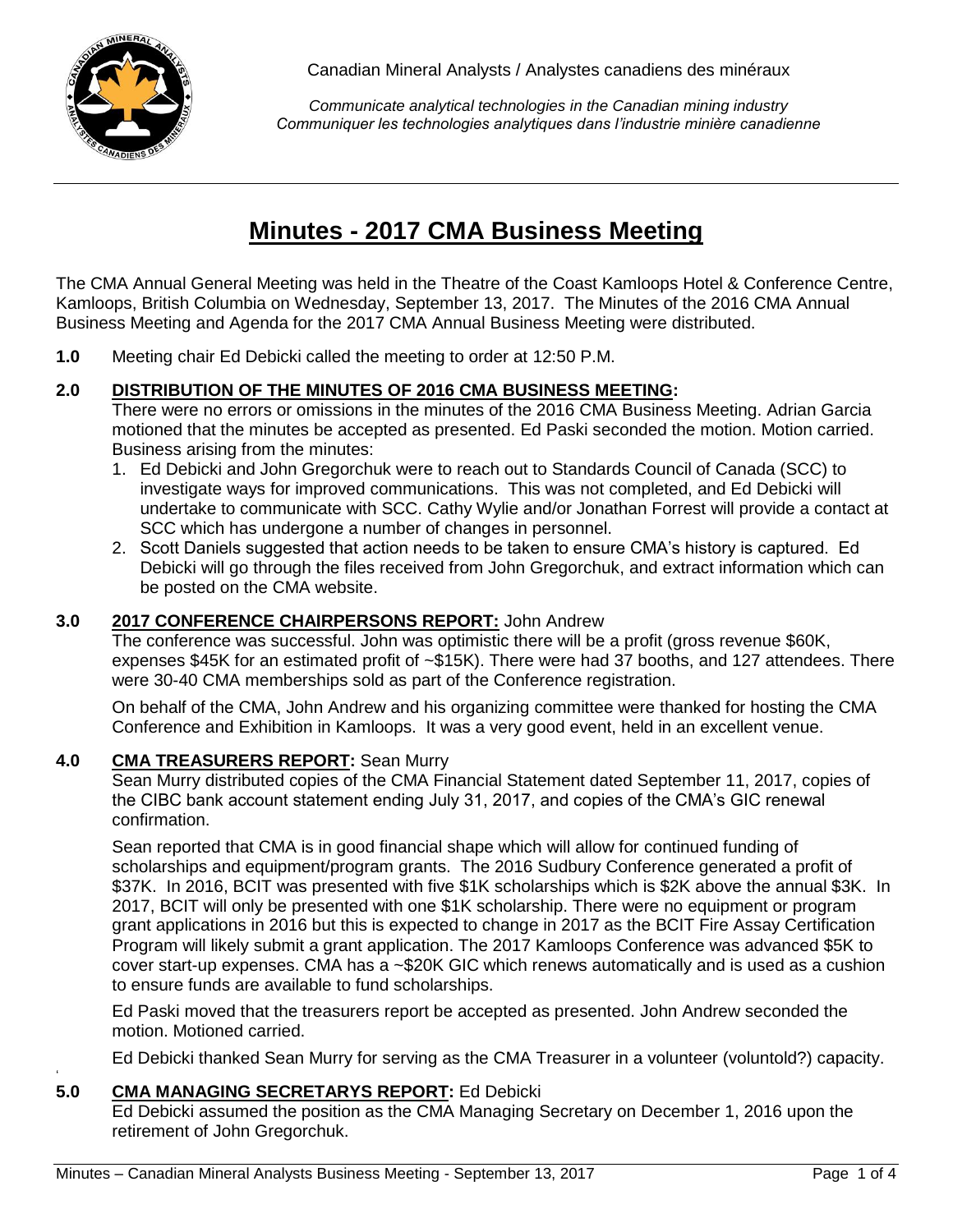

*Communicate analytical technologies in the Canadian mining industry Communiquer les technologies analytiques dans l'industrie minière canadienne*

Several documents were updated including the Individual and Corporate Membership Forms, and the CMA Information Brochure. Documents outlining the Benefits of Individual and Corporate Membership were developed.

Benefits of the \$500 annual Corporate Membership were enhanced to include one Individual Membership (\$50), and a \$100 rebate for any Corporate Member who purchases an exhibitor booth at the CMA Conference. The \$100 will be rebated directly by the CMA to the exhibitor.

The French translation of the CMA logo was revised after consulting with several French translation specialists.

CMA advertising and communication included updates to the CMA website, production of two CMA newsletters, and reactivation of the CMA Facebook page. The Facebook page was set up in 2012 by the Quebec City organizing committee. In collaboration with Claisse, attempts are being made to recover the administration password for the Facebook page

Liaison with the Society of Mineral Analysts (SMA), which is the CMA's USA counterpart, was maintained. Regretfully, the SMA was forced to cancel its annual conference in late September 2017 due to insufficient delegate registrations, technical paper submissions, and exhibitor booth sales.

Accurassay Laboratories Ltd. filed for bankruptcy on February 27, 2017. Accurassay owed CMA \$250, and a creditor's claim was filed with the official receiver MNP Ltd. It is anticipated that the CMA will not receive the \$250.

#### **6.0 2018 CMA CONFERENCE AND EXHIBITION:**

The 2018 CMA Conference and Exhibition  $(50<sup>th</sup>$  Annual Conference) will be held in Trail/Rossland, British Columbia, September 9-13, 2018, and hosted by Teck Metals Ltd. John Andrew moved that Trail/Rossland be accepted as the 2018 location for the CMA Conference. Elaine Woo seconded the motion. Motion carried.

John Andrew moved that Richard Bredl (Teck Metals Ltd.) be appointed as Chair for the 2018 CMA Conference. Ed Paski seconded the motion. Motion carried. Richard Bredl will advise the CMA when the Conference website has been established, and the hotel venue has been finalized.

Jennifer Boss (2018 Conference organizing committee member) would like to reach out to the SMA with an invitation for their members to attend the 2018 CMA Conference. Sean Murry will provide an email list of SMA members.

#### **7.0 CMA REGULAR BUSINESS:**

Sean Murry agreed to continue as CMA Treasurer. Adrian Garcia made a motion that Sean Murry continue as the CMA Treasurer for 2018. Ed Paski seconded the motion. Motion carried.

Ed Debicki agreed to continue as the CMA Managing Secretary. Jonathan Forrest made a motion that Ed Debicki continue as the CMA Managing Secretary. Cathy Wylie seconded the motion. Motion carried.

With the CMA being in good financial shape, Sean Murry recommended that the membership fee structure for 2018 remain unchanged for individual (\$50), student, retired and inactive (\$25), and corporate (\$500) memberships. Jennifer Boss made a motion that the 2017 membership fee structure remain the same for 2018. Richard Bredl seconded the motion. Motion carried.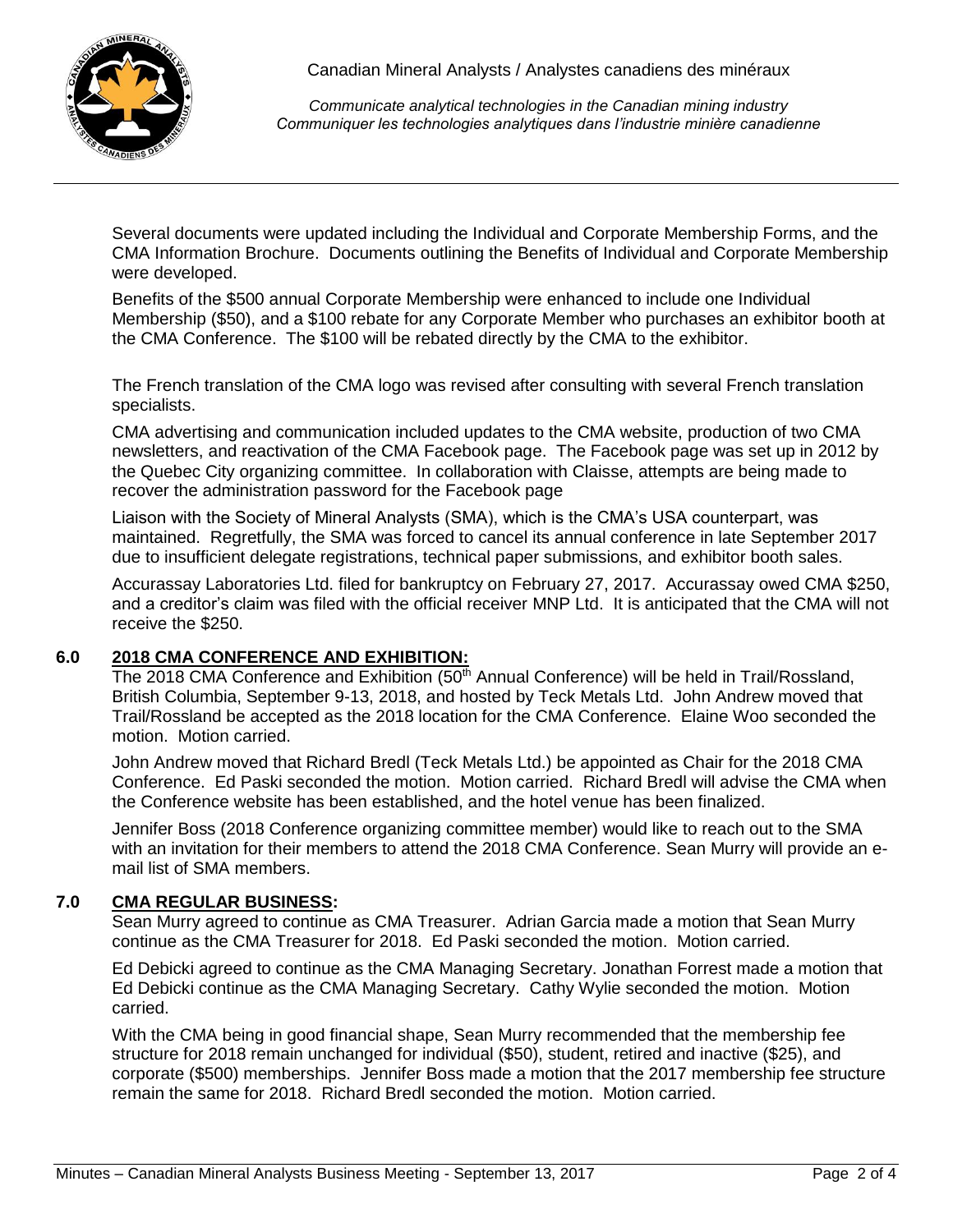

*Communicate analytical technologies in the Canadian mining industry Communiquer les technologies analytiques dans l'industrie minière canadienne*

### **8.0 NEW BUSINESS:**

Sean Murry, Jonathan Forrest and Ed Debicki make up the Steering Committee (SC) which serves as an informal CMA executive. The SC's duties are: 1) seek out organizations and individuals who are willing to take on the CMA Conference in future years, and 2) review and approve applications for scholarships and equipment/program funding. In view of the 1<sup>st</sup> CMA Conference and Exhibition being held in Rouyn-Noranda in 1969, unsuccessful attempts were made with CMA members and organizations in Rouyn-Noranda to host the 50<sup>th</sup> Annual CMA Conference and Exhibition. The 2018 CMA Conference and Exhibition was awarded to Trail/Rossland, BC.

Due to the cost, time and the current trend for new computers not to have DVD readers, Scott Daniels recommended the CMA eliminate the production of the annual Conference DVD. In its place, the information should be posted on the CMA website on a 'member's only' page, accessible by password. John Andrew, with Elizabeth Sirianni's assistance, agreed to forward copies of the technical presentations to the Managing Secretary as soon as confidentiality waivers can be obtained from each author.

### **9.0 OTHER BUSINESS:**

The Managing Secretary recommended that the name of the Annual CMA Business Meeting be changed to the CMA Annual General Meeting (AGM) starting with the 2018 meeting.

The Managing Secretary recommended that the name of the CMA Business Luncheon be changed to CMA Luncheon starting with the 2018 CMA Conference. A number of CMA Conference delegates do not attend the luncheon because of the perception that business is conducted during lunch. This should increase attendance at the CMA Luncheon.

Discussion was held on making several format changes to the annual CMA Conference:

- 1) the exhibit booths should be shut down after coffee break on Wednesday morning due to the lack of traffic. This would enable exhibitors to tear down their booths and attend the CMA Luncheon. John Andrew will contact the exhibitors to determine whether this is an acceptable change. A suggestion was also made that the exhibit area open on Monday afternoon for several hours (starting at 3 pm?) prior to the wine and cheese reception. It was argued that the wine and cheese reception and time during the Conference provides exhibitors with enough time to interact with their clients.
- 2) the wine and cheese reception should be extended to more than two hours. It was pointed out that may of the exhibitors take their clients out for dinner following the wine and cheese reception.
- 3) additional technical talks should be added to the program. There was no support for this suggestion.

On behalf of the BCIT Fire Assayers Certification Program, Elaine Woo expressed a heart-felt thank you to the CMA for the scholarship funding and equipment grant funding in support of the students and the program at BCIT. Sean Murry asked the members to reach out to academic institutions that might be eligible to receive CMA scholarship funding.

Adrian Garcia, Rocklabs, suggested equipment suppliers such as Rocklabs may be prepared to fund an equipment purchase at BCIT on a 50/50 CMA/Rocklabs basis. This may be perceived as a conflict of interest where CMA was favouring one equipment supplier over another. Elaine Woo at BCIT (or anyone at any academic institution) should work out a bid purchase price with the vendor and then apply to the CMA for equipment funding.

Ed Paski asked if the CMA could investigate the electronic transfer of funds (ETF) for the payment of the CMA annual membership fees because some banks are eliminating the use of cheques. Sean Murry will approach the CMA bank to see if ETFs are a possibility. There may be other vehicles, such